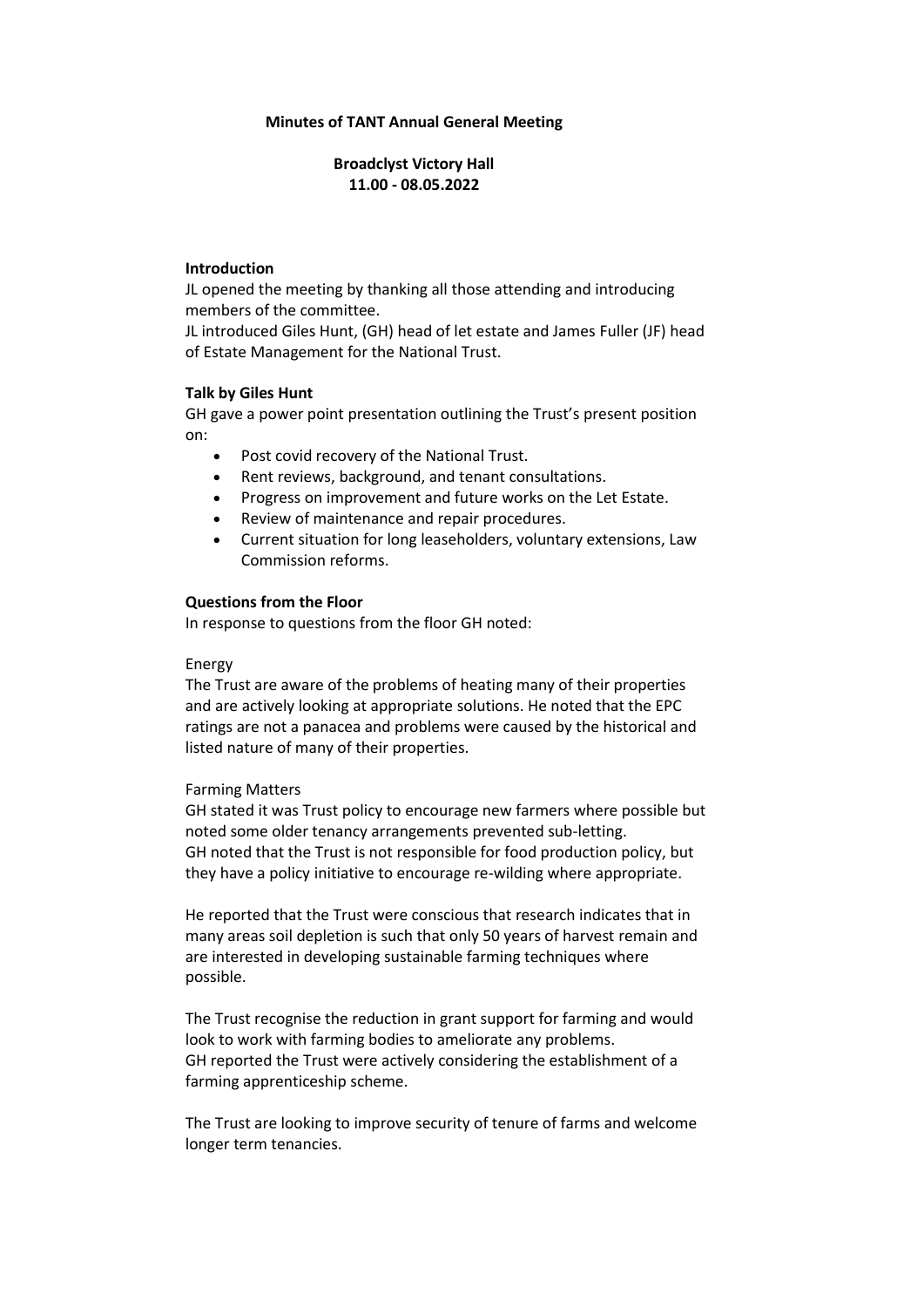### Property Matters

#### Fixflo

JF outlined the Fixflo system and emphasised that Fixflo did not carry out the work but passed on requests to maintenance teams. He emphasised that contractors did not pay to be on the Trust's approved list but did for trade quality approval certification.

JF recognised the problem servicing emergencies at outlying properties but considered this common to all such properties. He noted problems with either the timing or quality of repairs should be referred to the local Estate Management.

#### Inalienable Property

GH stated the Trust have a register of inalienable property but are not prepared to make it public.

#### Holiday Lets

GH stated the Trust policy was only to use vacant or redundant property for holiday lets and no existing tenancy would be terminated via a Section 21 Notice or other means solely to allow the property to be used as such.

### Energy Efficiency Measures

GH stated the Trust would support the use of energy efficiency measures where possible. The Trust would consider adjusting covenants in order to do so.

GH and JF agreed to return after the formal AGM to hold one-to-one meetings with attendees.

JL concluded the session by thanking GH and JF on behalf of TANT for their time and input.

### **Minutes of the Annual General Meeting**

# **Apologies for absence** None

## **TANT committee**

**members present.** A Turner-Cross (P) (ATC) J Leighton (Chair) (JL) L Baharier (LB) P Bate (PB)

P Bradby (PhB) P Holliday (PH) M Morris (MM) B Johnston (BJ)

#### **Minutes of the AGM at Quatt 2019**

The minutes of the 2019 AGM were approved nem. con.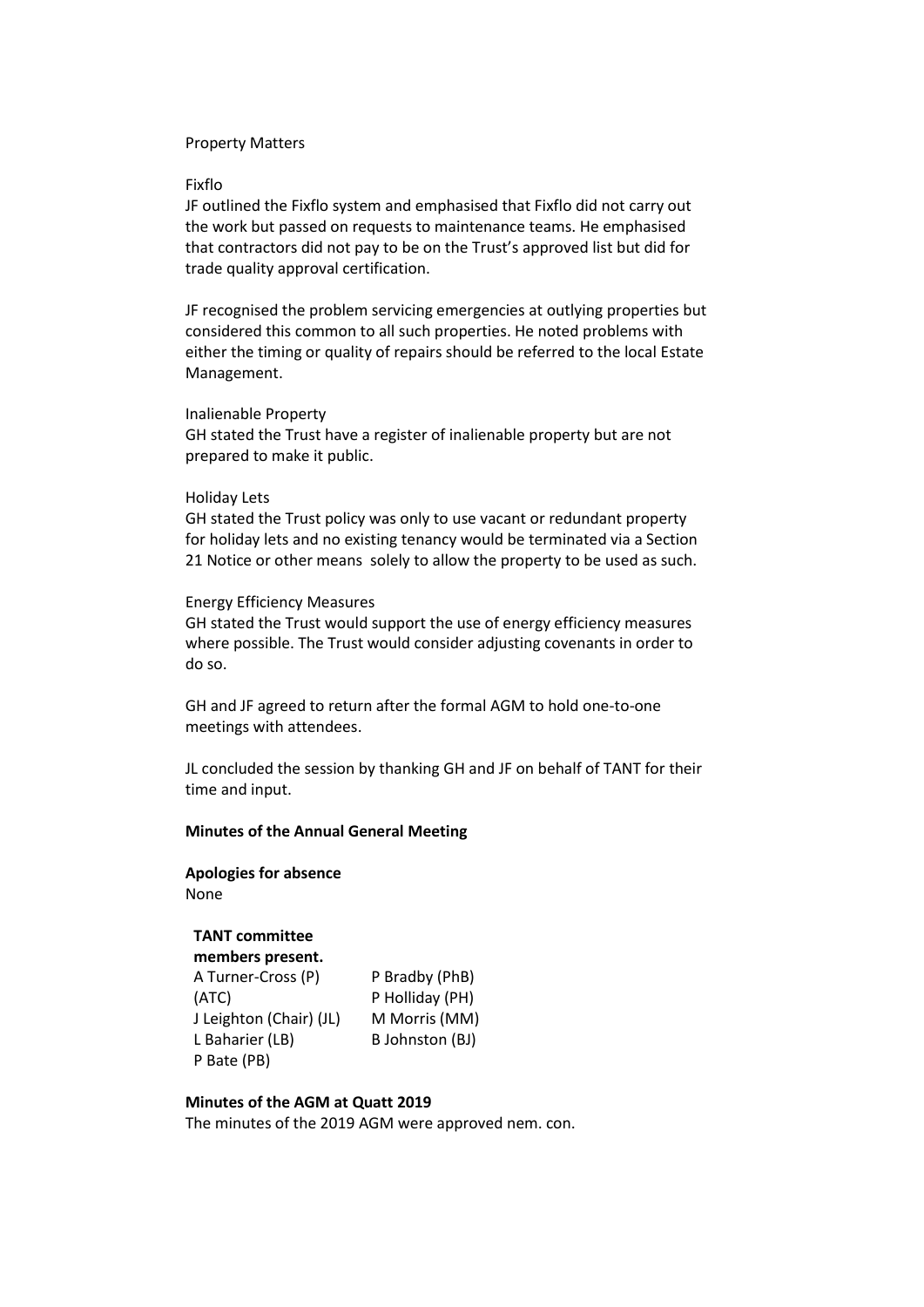#### **Matters Arising**

There were no matters arising.

### **1 Chair's Report**

JL began by reminding the meeting that since the last AGM the Association had lost three committee members Nick Massey, Karen Burrell and Leo Stevens. Their major contributions were recognised by all in the meeting, and they will be sorely missed.

JL reported that from the beginning of the pandemic TANT had worked closely with the Trust resulting in a hold on rent increases and extended payment terms for rent arrears for tenants. She noted that the vast majority of tenants had maintained their rent payments and thereby had contributed a significant income stream for the Trust when other sources had dried up. During the pandemic TANT provided support for tenants through social media, the website and the 24 hour helpline whilst maintaining dialogue with the Trust to resolve any ongoing matters.

JL welcomed our new patron Mr Mike Eavis, CBE, best known for the Glastonbury Festival but also a passionate supporter of affordable housing and tenants' rights.

Looking to the future JL described the initiatives which TANT are taking forward in dialogue with the Trust including: Re-establishing the funding regime. Tenants' voting rights Rent reviews and the Trust process for the same. Including an external body in the complaint's procedure. Fuel costs and energy systems in refurbished property. Leasehold reform for long leaseholders. Voluntary extensions for long leaseholders.

JL noted that TANT were looking to extend our connection to potential tenant members by providing local surgeries and catch ups using Zoom. It is planned that the next AGM will also be available on Zoom

JL noted that the Trust will not provide us with tenant contact details and will no longer issue our newsletter with invoices so we are reliant on tenants contacting us which they can through the website or directly to a committee member. TANT are always looking to strengthen the committee in both numbers and expertise and anyone who wishes to join should contact a committee member.

### **2 Treasurer's Report**

MM presented the Treasurers report noting the balance at the end of the 2021 /2022 financial year was £28374.99. The accounts have been Independently Examined audited by J H White and Co Accountants. MM noted that the high balance was mainly due to low expenditure during the pandemic and higher expenditure could be expected in the current financial year.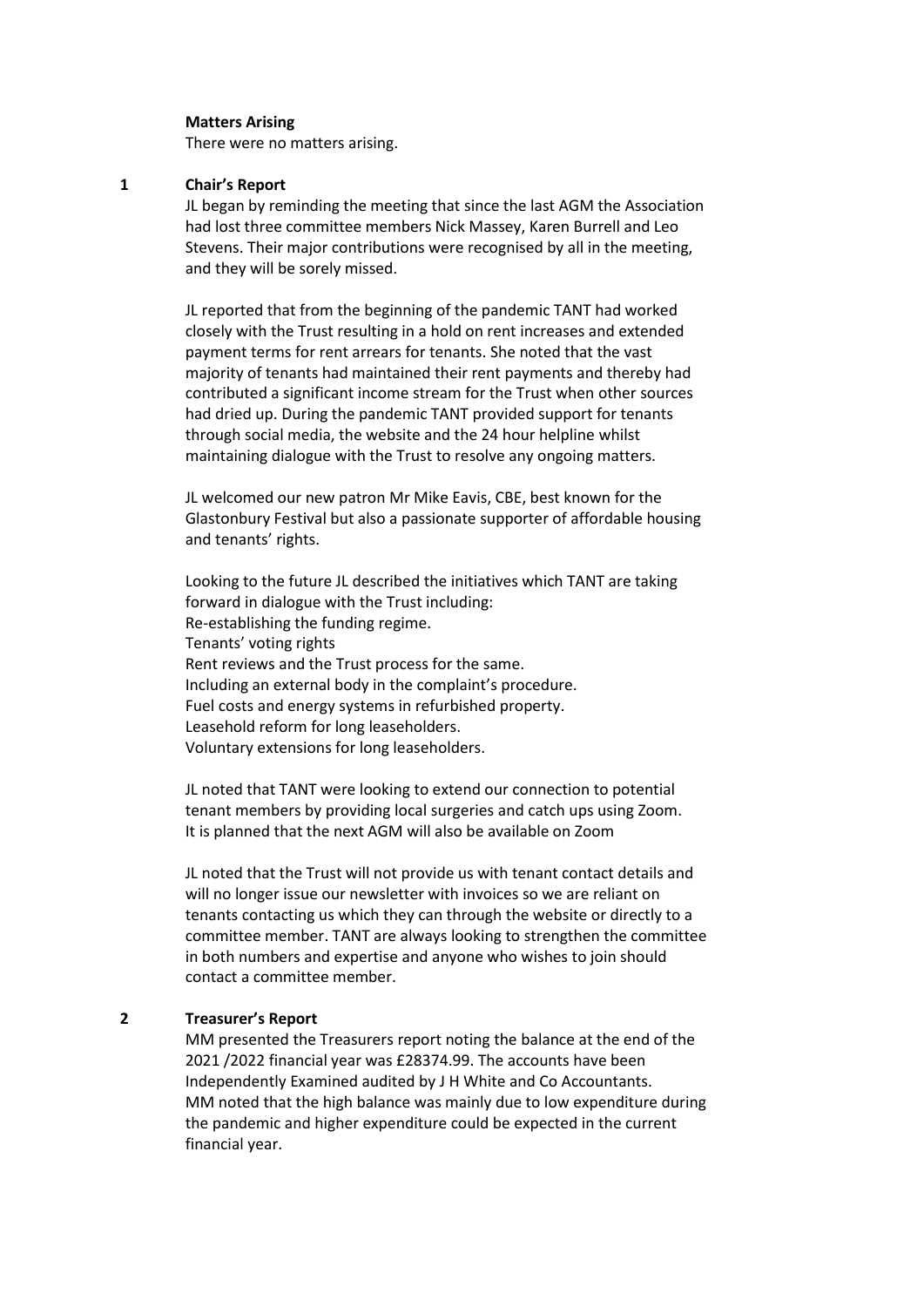Detailed accounts and proposed expenditure will be collated as part of the negotiation with the Trust over funding. Adoption of the accounts, Proposer P Bate Seconded by P Bradby. The accounts were adopted nem.con.

### **3 TANT Council Members Report**

PB described the governance structure of the Trust and the role the Council plays in holding the Trustees and Executive to account. TANT had achieved changing the legislation such that tenants were now eligible to serve as Council members. PB noted that TANT was currently an Appointed Body and therefore entitled to nominate a council member hence his role as TANT's representative on Council. PB is due to retire in 2022 and the committee have nominated ATC as his replacement. Additionally TANT's position as an appointed body will be up for reelection in 2024. PB noted that the opportunity to meet regularly with the Senior Trust staff is very helpful in promoting TANT's agenda and every effort to ensure its re-election will be needed

### **4 Co-opted Appointments to Committee**

Since the last meeting the following were co-opted on to the committee: Kel Walker, Phil Bradby, Patrick Holliday, Bernard Johnston. (Kel Walker has subsequently resigned) Mr. Michael Eavis kindly agreed to be a Patron of the Association,

### **5 Amendments to Constitution**

The following were proposed as amendments to the constitution: Section 4a Replace existing officers with President, Chairperson, Treasurer, Secretary. Section 4g Add video conferencing to permitted mode of meeting Section 10 Insert new clauses and renumber other clauses The Treasurer may open a dual authorisation Internet Bank Account in the name of the association. The committee will nominate two members to act as originator and authoriser. Adoption of the changes: Proposer S Howe, Seconded by P Scott. The amendments were adopted nem.con

## **6 Election of Committee**

Peter Bate Linda Baharier

All members of the existing committee put themselves forward for reelection: Andrew Turner-Cross Joanna Leighton Phil Bradby Patrick Holliday

Bernard Johnston